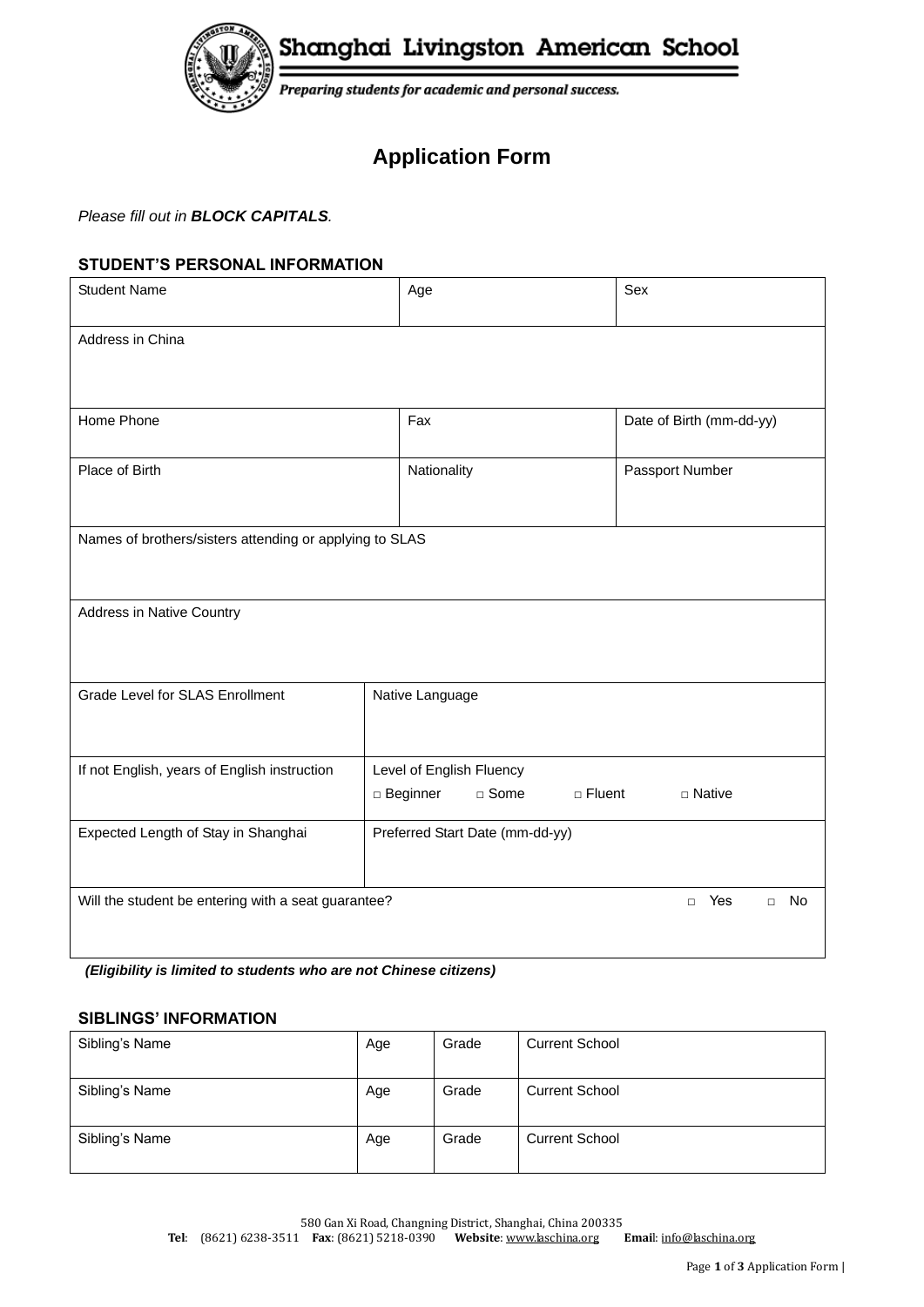

Shanghai Livingston American School

Preparing students for academic and personal success.

#### **EDUCATION HISTORY**

| School Last Attended                                                                                                                |                                             |        |           |                               | Last Grade Completed                   |        |     |        |           |
|-------------------------------------------------------------------------------------------------------------------------------------|---------------------------------------------|--------|-----------|-------------------------------|----------------------------------------|--------|-----|--------|-----------|
| <b>Address of School</b>                                                                                                            |                                             |        |           |                               |                                        |        |     |        |           |
|                                                                                                                                     | Please list any outside school commitments. |        |           |                               |                                        |        |     |        |           |
| <b>Activities</b><br>Time (e.g. 4:30pm-6:30pm)<br>Days of the Week                                                                  |                                             |        |           |                               |                                        |        |     |        |           |
|                                                                                                                                     |                                             |        |           |                               |                                        |        |     |        |           |
|                                                                                                                                     |                                             |        |           |                               |                                        |        |     |        |           |
|                                                                                                                                     |                                             |        |           |                               |                                        |        |     |        |           |
| Has the student been tested for or recommended for any of the following:<br>1.                                                      |                                             |        |           |                               |                                        |        |     |        |           |
| Autism / Asbergers                                                                                                                  | Yes<br>$\Box$                               | $\Box$ | <b>No</b> |                               | Attention Deficit Disorder/ADD or ADHD | $\Box$ | Yes | $\Box$ | <b>No</b> |
| Dyslexia / Dyspraxia / Dysgraphia                                                                                                   | Yes<br>$\Box$                               | $\Box$ | <b>No</b> | Emotional behavioral disorder |                                        | $\Box$ | Yes | $\Box$ | <b>No</b> |
| Gifted or talented program                                                                                                          | Yes<br>$\Box$                               | $\Box$ | <b>No</b> |                               | Global delays, developmental delays    | $\Box$ | Yes | $\Box$ | <b>No</b> |
| Hearing                                                                                                                             | Yes<br>$\Box$                               | $\Box$ | <b>No</b> | Hyperactivity                 |                                        | $\Box$ | Yes | $\Box$ | <b>No</b> |
| Language and speech disorder                                                                                                        | Yes<br>$\Box$                               | $\Box$ | No        | Learning disability           |                                        | $\Box$ | Yes | $\Box$ | No        |
| Physiotherapy                                                                                                                       | Yes<br>$\Box$                               | $\Box$ | <b>No</b> | Psycholinguistic disorder     |                                        | $\Box$ | Yes | $\Box$ | <b>No</b> |
| Other (Please Specify):                                                                                                             |                                             |        |           |                               |                                        | $\Box$ | Yes | $\Box$ | No        |
| 2.<br>Has the student received service in a special program (such as resource, special day,<br>Yes<br>No<br>$\Box$<br>$\Box$        |                                             |        |           |                               |                                        |        |     |        |           |
| speech language, gifted and talented)?                                                                                              |                                             |        |           |                               |                                        |        |     |        |           |
| Has the student ever been suspended or expelled from school?<br>Yes<br><b>No</b><br>3.<br>$\Box$<br>$\Box$                          |                                             |        |           |                               |                                        |        |     |        |           |
| Has the student received individualized testing? If yes, please enclose test results.<br>Yes<br>No<br>4.<br>$\Box$<br>$\Box$        |                                             |        |           |                               |                                        |        |     |        |           |
| Does the student have a current IEP (Individualized Education Plan)?<br>5.<br>Yes<br>No<br>$\Box$<br>$\Box$                         |                                             |        |           |                               |                                        |        |     |        |           |
| Has the student exhibited behavior problems at home or in a school setting?<br>6.<br>Yes<br>No<br>$\Box$<br>$\Box$                  |                                             |        |           |                               |                                        |        |     |        |           |
| Has the student participated in behavioral management, counseling, or family therapy?<br>Yes<br><b>No</b><br>7.<br>$\Box$<br>$\Box$ |                                             |        |           |                               |                                        |        |     |        |           |

Note: Please explain any of the boxes checked Yes above on a separate piece of paper.

### **EMERGENCY CONTACT INFORMATION**

(In the event a parent or guardian could not be reached in an emergency, please list neighbors/friends who could be called.)

| Name of Neighbor/Friend | <b>Phone Number</b> |
|-------------------------|---------------------|
|                         |                     |
|                         |                     |
|                         |                     |